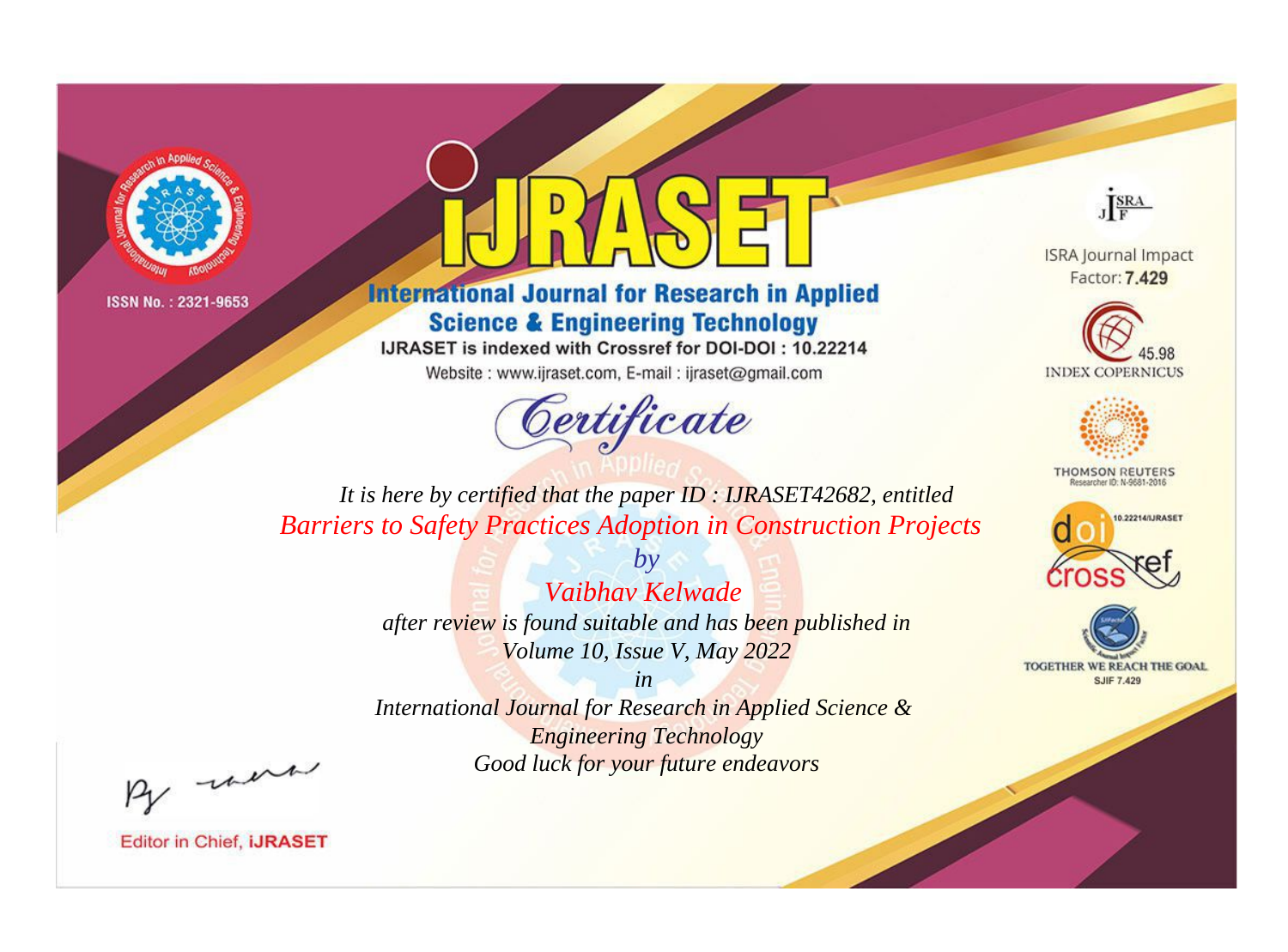



**International Journal for Research in Applied Science & Engineering Technology** 

IJRASET is indexed with Crossref for DOI-DOI: 10.22214

Website: www.ijraset.com, E-mail: ijraset@gmail.com



JERA

**ISRA Journal Impact** Factor: 7.429





**THOMSON REUTERS** 



TOGETHER WE REACH THE GOAL **SJIF 7.429** 

*It is here by certified that the paper ID : IJRASET42682, entitled Barriers to Safety Practices Adoption in Construction Projects*

> *by Ashish Ghadge after review is found suitable and has been published in Volume 10, Issue V, May 2022*

> > *in*

*International Journal for Research in Applied Science & Engineering Technology Good luck for your future endeavors*

By morn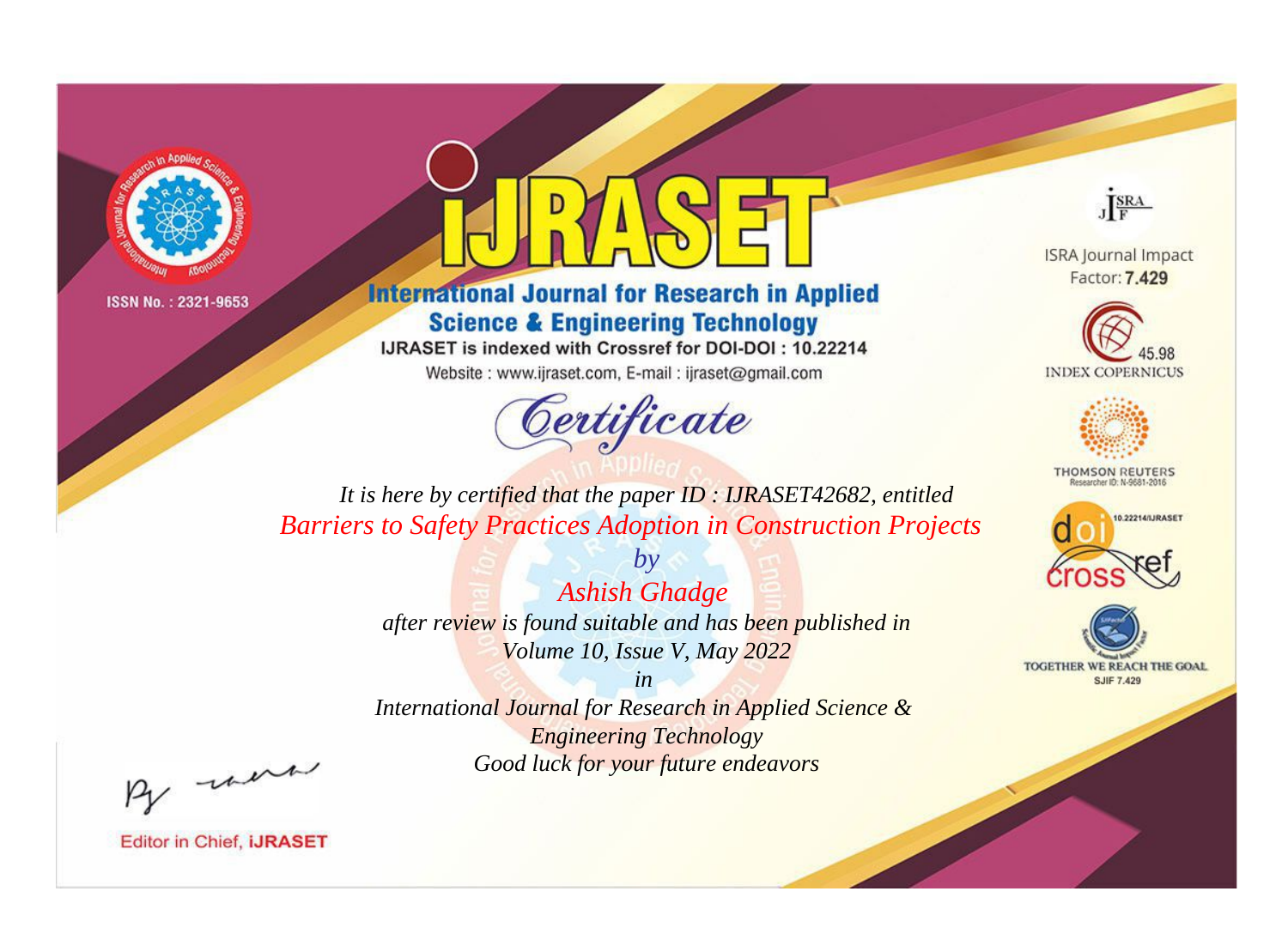



**International Journal for Research in Applied Science & Engineering Technology** 

IJRASET is indexed with Crossref for DOI-DOI: 10.22214

Website: www.ijraset.com, E-mail: ijraset@gmail.com



JERA

**ISRA Journal Impact** Factor: 7.429





**THOMSON REUTERS** 



TOGETHER WE REACH THE GOAL **SJIF 7.429** 

*It is here by certified that the paper ID : IJRASET42682, entitled Barriers to Safety Practices Adoption in Construction Projects*

> *Amisha Parihar after review is found suitable and has been published in Volume 10, Issue V, May 2022*

*by*

*in* 

*International Journal for Research in Applied Science & Engineering Technology Good luck for your future endeavors*

By morn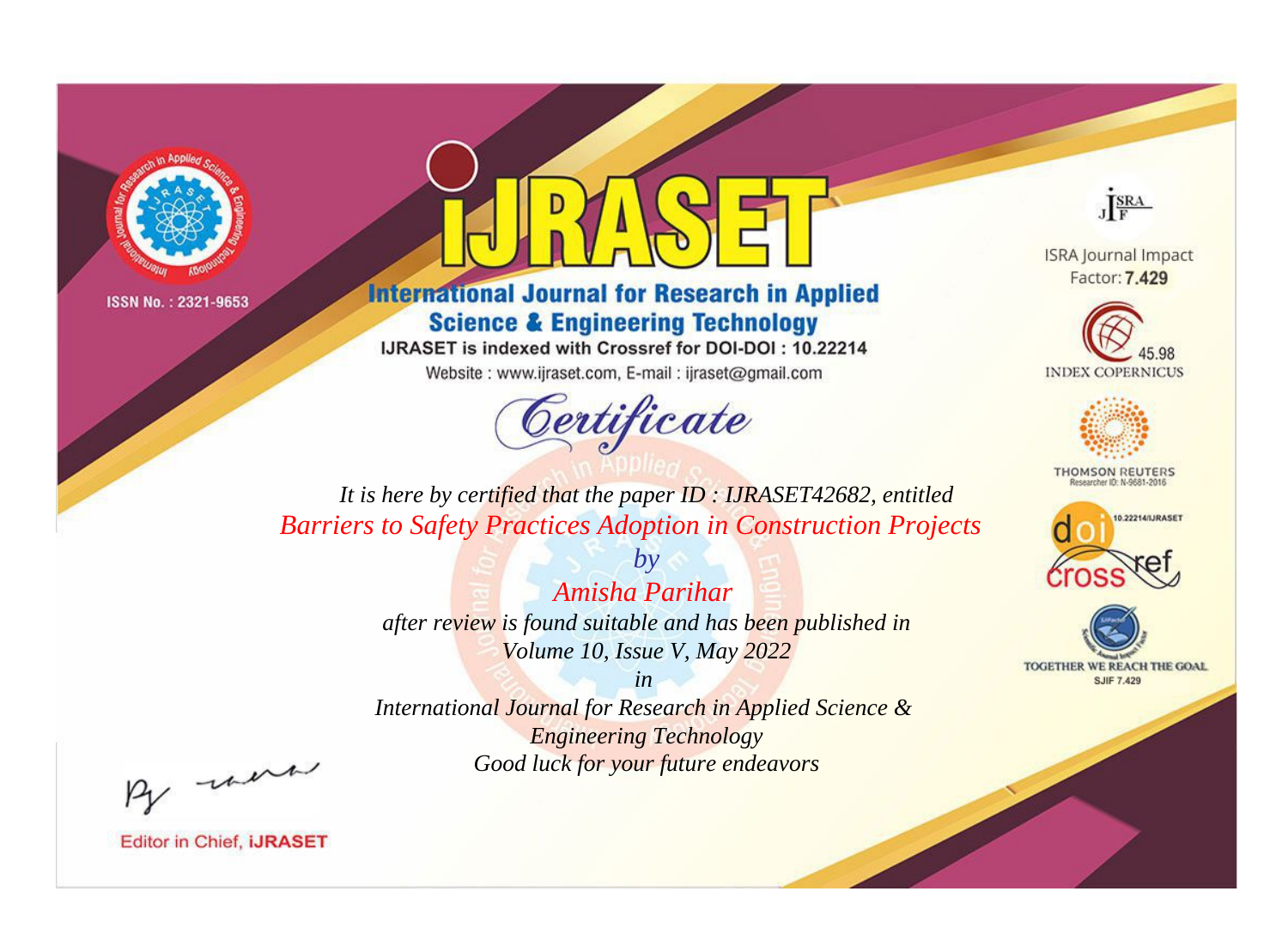



**International Journal for Research in Applied Science & Engineering Technology** 

IJRASET is indexed with Crossref for DOI-DOI: 10.22214

Website: www.ijraset.com, E-mail: ijraset@gmail.com



JERA

**ISRA Journal Impact** Factor: 7.429





**THOMSON REUTERS** 



TOGETHER WE REACH THE GOAL **SJIF 7.429** 

*It is here by certified that the paper ID : IJRASET42682, entitled Barriers to Safety Practices Adoption in Construction Projects*

> *by Ritik Khobragade after review is found suitable and has been published in Volume 10, Issue V, May 2022*

*in International Journal for Research in Applied Science &* 

*Engineering Technology Good luck for your future endeavors*

By morn